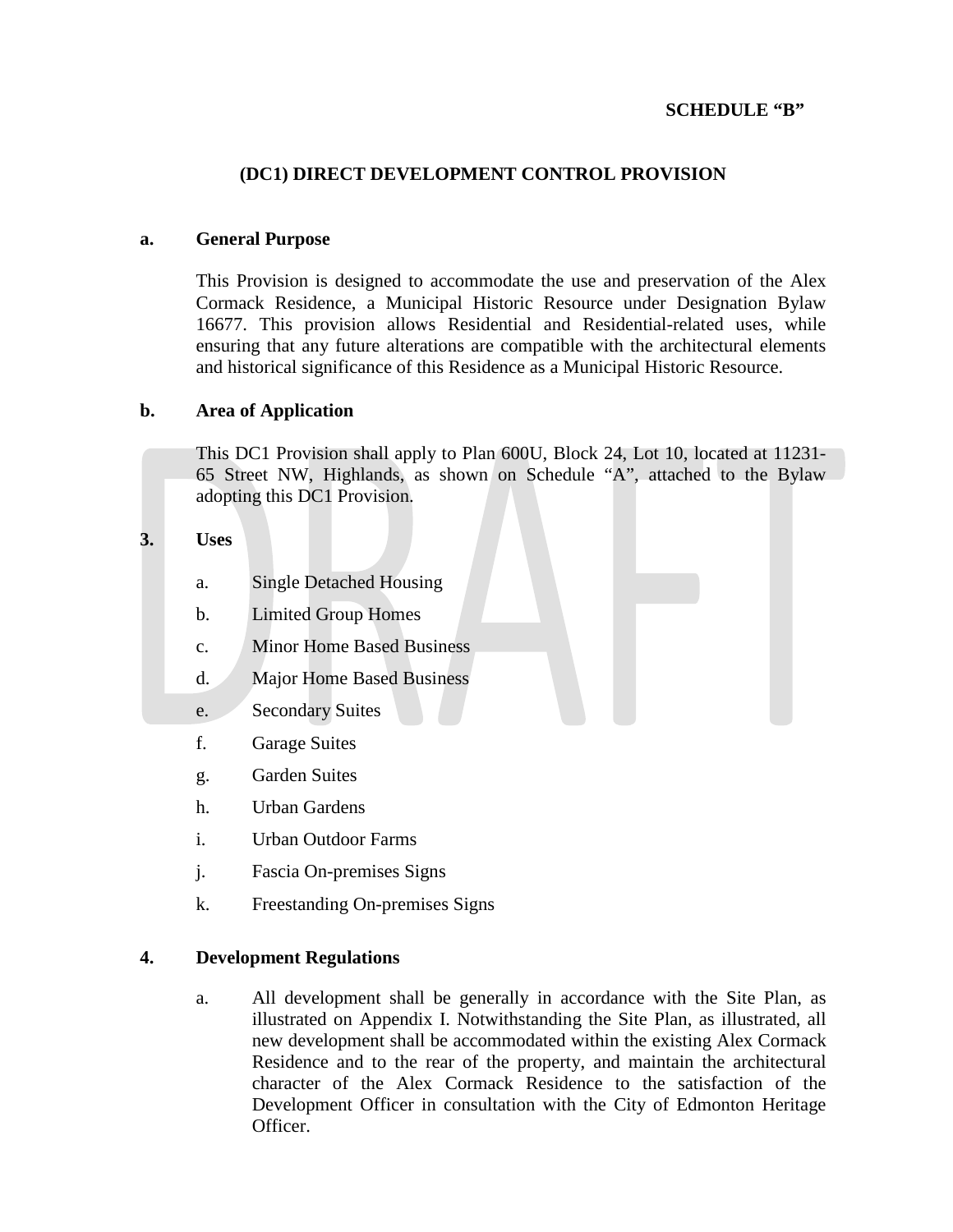- b. Modifications to the exterior features of the Alex Cormack Residence shall only be made in the event of necessary structural reinforcement or repairs, and shall conform to the provisions of the approved Municipal Designation Bylaw 16677, and receive prior approval from the City of Edmonton Heritage Officer.
- c. Additions, Accessory Structures, and Exterior Alterations shall maintain the architectural character of the historic Alex Cormack Residence, to the satisfaction of the Development Officer in consultation with the City of Edmonton Heritage Officer.
- d. The minimum site area shall be 411.5 m2.
- e. The minimum site width shall be 10.0 m.
- f. The minimum site depth shall be 30.0 m.
- g. The maximum height of new development shall not exceed 8.6 m.
- h. The maximum total site coverage shall not exceed 40%, with a maximum of 30.75% for the principle building.
- i. The minimum Front Setback shall be 5.4 m.
- j. The minimum Rear Setback shall be 15.0 m.
- k. The minimum Side Setbacks for the Principal Dwelling shall be 0.9 m from the northern property line and 1.4 m from the southern property line.
- l. The minimum Side Setback for Accessory Structures shall be 0.6 m from the northern property line and 0.9 m from the southern property line. New development shall comply with Section 50.3 of the Zoning Bylaw, as amended.
- m. Secondary Suites shall comply with Section 86 of the Zoning Bylaw, as amended.
- n. Garage and Garden Suites shall comply with Section 87 of the Zoning Bylaw, as amended.
- o. Vehicular access shall be from the abutting rear Lane.
- p. Parking shall be in accordance with Section 54 of the Zoning Bylaw.
- q. Signs shall be integrated into the historical character of the Alex Cormack Residence, and shall comply with the following regulations to the satisfaction of the Development Officer in consultation with the City of Edmonton Heritage Officer:
	- i. The Fascia On-premises Sign shall not exceed 0.9 m2.
	- ii. The Freestanding On-premises Sign shall not exceed 0.6 m2 with no portion of the sign projecting beyond the property line. The maximum Height of the Freestanding On-premises Sign shall be 1.8m, including embellishments.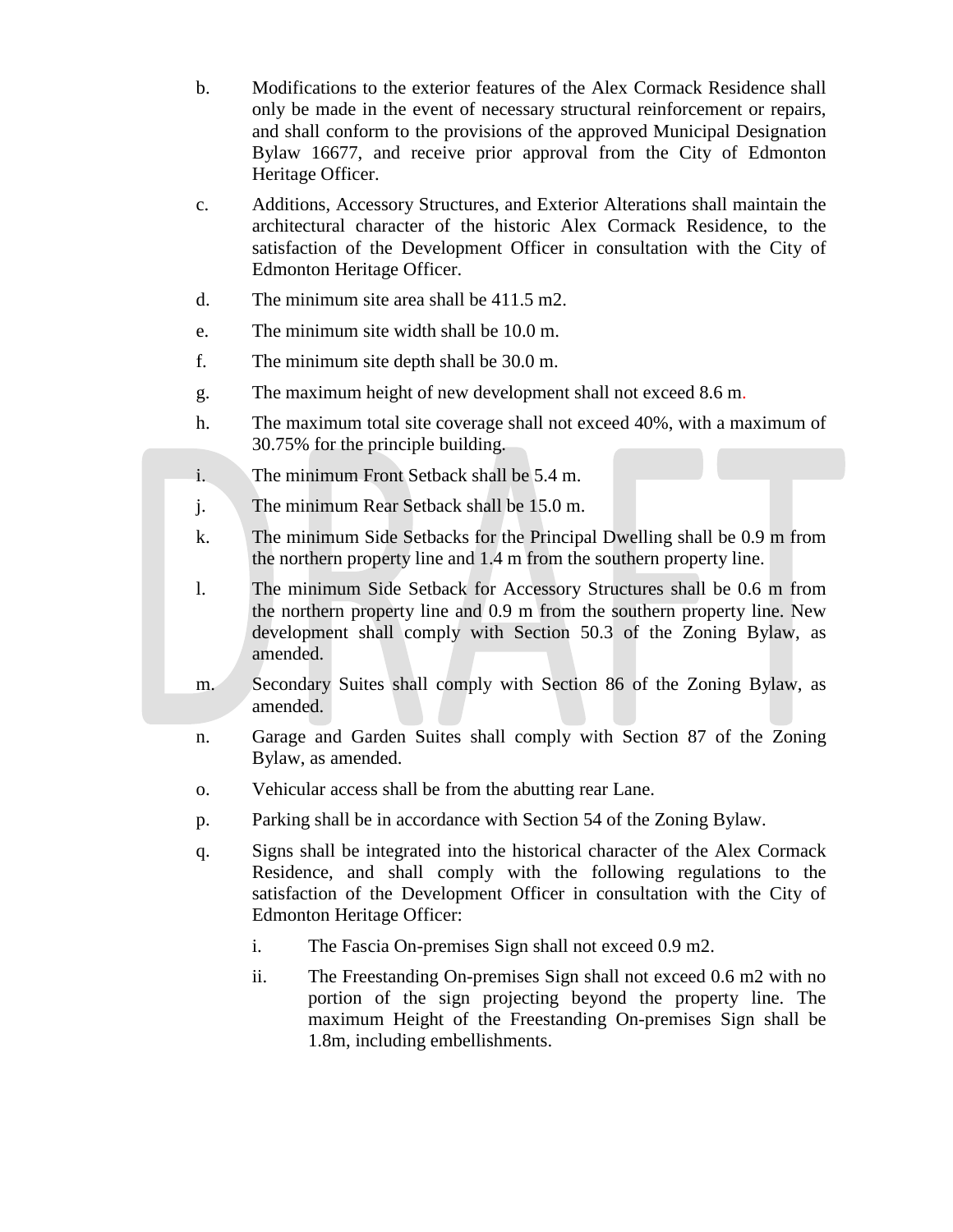# **5. Heritage Development Regulations**

- a. The following regulations shall apply to ensure that the design of structural reinforcement or repairs, cosmetic alterations, and code improvements will be sympathetic to the historical and architecturally significant facades of the Alex Cormack Residence. The Development Officer, in consultation with the Heritage Officer, shall consider the following regulations when reviewing development applications:
	- i. Any future development shall conform to Parks Canada's Standards and Guidelines for the Conservation of Historic Places in Canada;
	- ii. Any development shall conform to the requirements of the City of Edmonton Heritage Designation Bylaw 16677 pertaining to this property and to the General Guidelines for Rehabilitation in City Policy C-450B; and
	- iii. The design and appearance of any additions and/or alterations shall complement the original historical building in scale, proportion, architectural style, detail and materials to the satisfaction of the City of Edmonton's Development Officer and Heritage Officer.
	- iv. No new additions and/or alterations to the Alex Cormack Residence shall exceed the height of the existing structure.
	- v. Any applications for solar and wind power structures, located on the Alex Cormack Residence, shall receive prior approval from the City of Edmonton Heritage Officer, to conform alignment with the "Standards and Guidelines for the Conservation of the Historic Places in Canada."